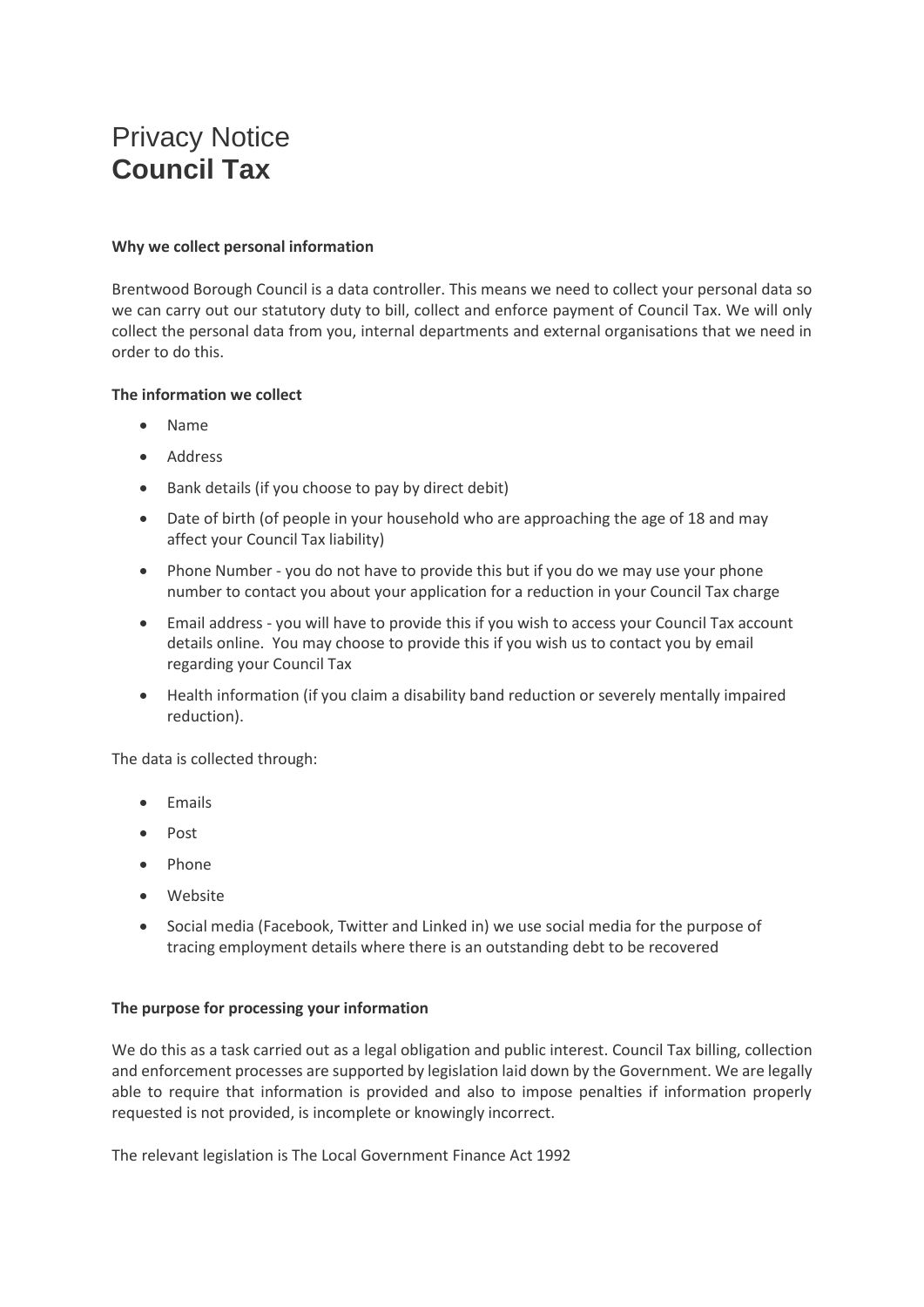## **Who we share your information with**

Your information will initially be administered by the Council's Revenues & Benefits Service. However, we may share your information with other bodies. We have a public interest reason, which is supported by legislation, to share your data with HM Courts and Tribunals Service, Cabinet Office (National Fraud Initiative), Her Majesty's Revenues and Customs, Vigilant Apps Limited, Mag:Net Solutions Limited, Equifax Ltd, Rossendales Ltd, Newlyn PLC, Phoenix Commercial Collections Ltd, oneSource, Reventus, Rundles, Hambury Tilmond or The Office for National Statistics (ONS) for the purpose of preventing and detecting fraud and error or recovering unpaid Council Tax.

We will never sell your data. However, we may share some of your personal information with third parties to:

- pursue people or companies who owe us money. We may share your information with debt collection agencies.
- help business partners, suppliers and sub-contractors to deliver any contract we enter with them for you.
- help us if we are need additional professional or legal advice on a matter relating to you.
- help prevent fraud. We may share your information with credit reference agencies and other companies for use in credit decisions. Credit agencies may record these searches, but that will not affect your credit standing.
- to improve and optimise the performance of our websites and social media accounts. Analytics and search engine providers that we use can collect your data when you interact with us online. However, they will aggregate and anonymise the information, meaning we can't identify any individual personally.
- work out if a grant we have spent was successful in achieving its aims. This could be funding from a Government or a grant from a local, regional or national organisation such as Sport England and National/Heritage Lottery Fund. However, they will aggregate and anonymise the information, meaning we can't identify any individual personally.

# **Providing accurate information**

We need to hold accurate and up to date information about you so that we can deliver appropriate services. If any of your details change, you need to tell us as soon as possible so that we can update your records.

We will not:

- use your information for marketing or sales purposes without your prior explicit consent.
- send or store your data abroad unless it meets the requirements of the Data Protection regulations.
- make decisions about you based on automated processing.